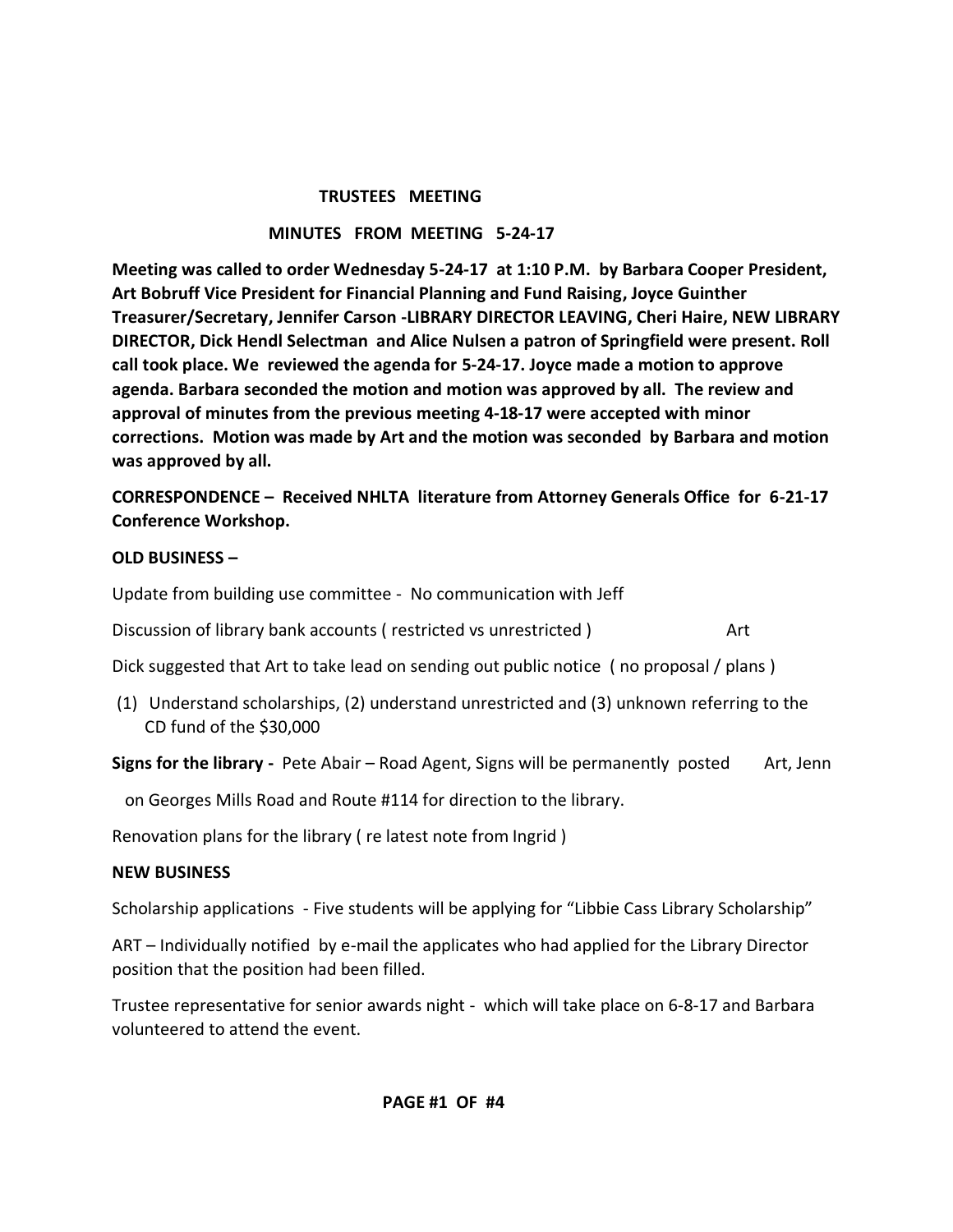Library Director transition items, issues - "None were presented"

Training with Tim on the library's security system. No date has been scheduled at this time.

### **ITEMS CARRIED FORWARD FROM PREVIOUS MEETINGS:**

| Strategic Plan update                                 | Barbara |
|-------------------------------------------------------|---------|
| Evaluate our meeting format – order of business, etc. | All     |

## **REPORTS**

Committees: Friends of the Library update - Barbara reported that Anicka would be good as one of the Friends of the library instead of a volunteer. Recommended Kathy Coons as President of the Friends. --- she has spoken to them but at this time no response.

### **LIBRARIAN REPORT**

**Jenn mentioned that the bathroom sink is leaking and the closet door downstairs does not close properly.**

**The post office box renewal has to be paid. We received the passes for the following items the library had purchased they are:** 

- 1. Vermont Institute of National Science ( VINS ) paid for one pass ( 4 people )
- 2. Mt. Kearsarge Indian Museum paid for 4 passes
- 3. American Precision Museum free passes

Elementary School in N.L. all kids will receive free books at the Cliff presentation by Jim Arnosky

Better World Books have picked up 143 boxes of books from the library, which they use for profit, grants, donated to organization and none to be destroyed.

Libraries policy for borrowing the telescope, which had been purchased by the friends of the library that it can be loaned out for 7 days, 2-weeks over due they will be sent e-mail and there will be a charge. The charge was not determined at this meeting. There will also be a form drawn up for the telescope when taking out and will be checked when returned for any damage.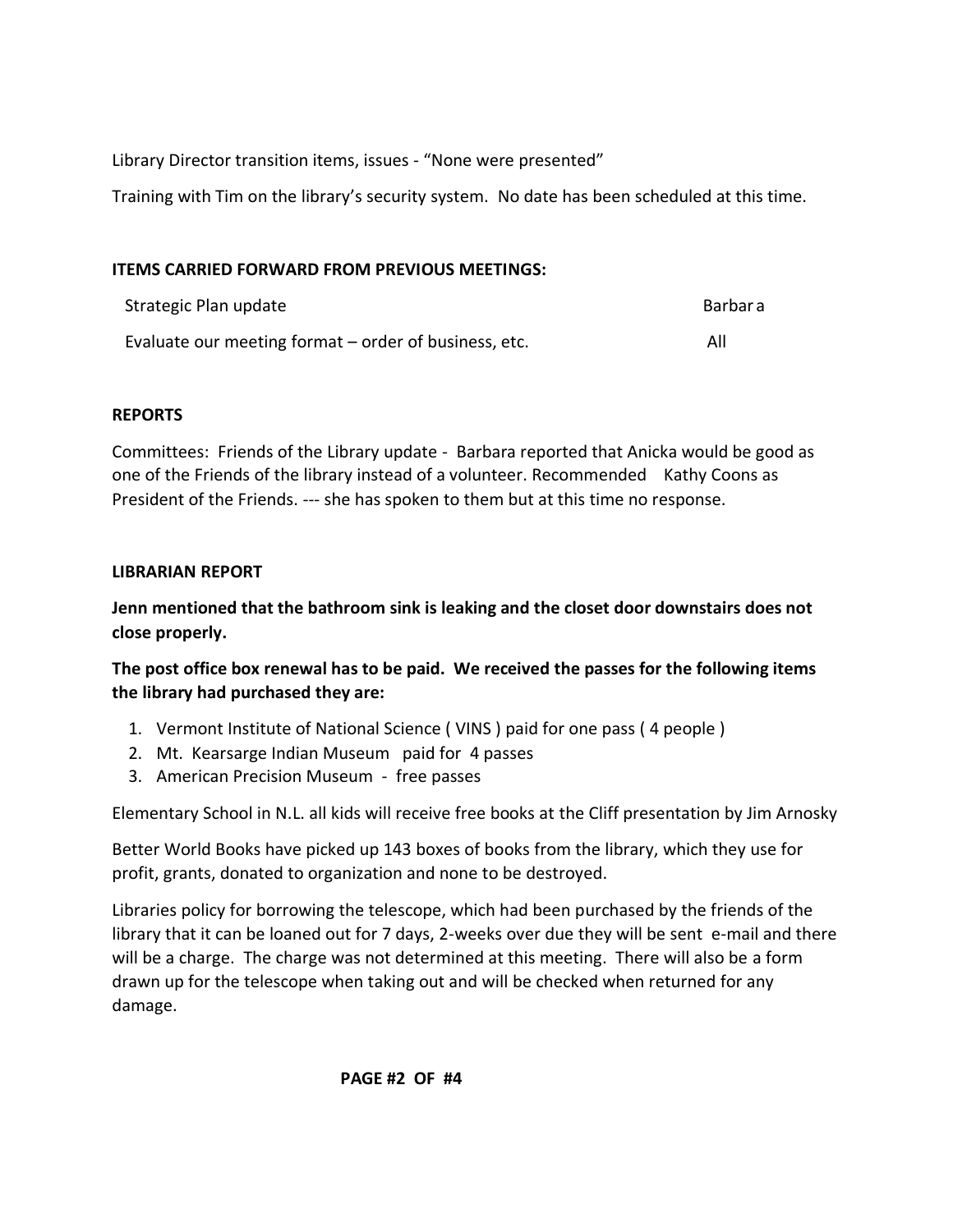# **FINANCIAL REPORT**

| TYPE OF                      | NAME OF BANK       | <b>CURRENT</b> |
|------------------------------|--------------------|----------------|
| <b>ACCOUNTS</b>              |                    | <b>BALANCE</b> |
| Operating expense            | Lake Sunapee       | 13,225.87      |
| <b>Tax Money</b>             |                    |                |
| <b>General Library Funds</b> | Lake Sunapee       | 8420.48        |
| Copy & Fax Fees              |                    |                |
| Donations                    |                    |                |
| Grants                       |                    |                |
| Scholarship Fund             | <b>Sugar River</b> | 12122.71       |
| Consist of:                  |                    |                |
| <b>Book Sales</b>            |                    |                |
| Donations specified          |                    |                |
| <b>CD Accounts</b>           | Mascoma            | 30,222.71      |

Sugar River as of 5-31-17, Lake Sunapee operating as of 5-18-17, Gen. Library Funds as of 5-31-17 CD @ Mascoma as of 11-16-16 - closed out and was deposited as cash in the LPL Investment account.

Mascoma CD Account as of 5-31-17

# **ACTION ITEMS**

# **TO DO LIST**

**ART** – Working on how the \$30,000 CD was acquired.

**JOYCE –** Working also on how the \$30,000 CD was acquired.

**BARBARA -** Update Ingrid on the renovation plan. Undate Cheri on the library's renovation plan.

# **PAGE #3 OF #4**